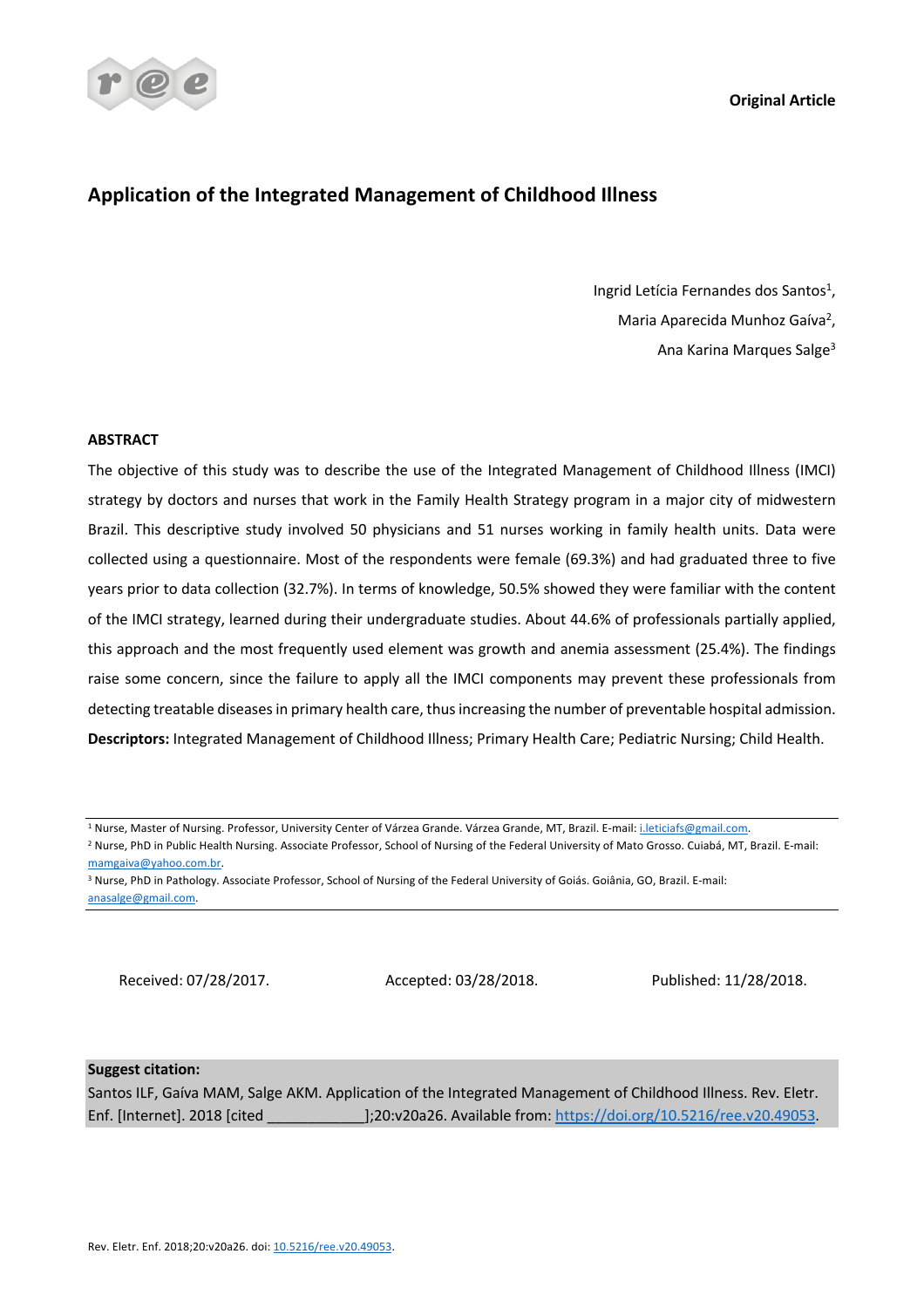#### **INTRODUCTION**

In the early 90s, in order to address the poor health conditions observed in the child population worldwide, the World Health Organization (WHO), the Pan American Health Organization (PAHO), and the United Nations Children's Emergency Fund (UNICEF) proposed the strategy of Integrated Management of Childhood Illness  $(MCI)^{(1)}$ . Brazil officially adopted the strategy in 1995; however, this intervention approach was only actually inserted in the Family Health Strategy program in 1996, when the protocols were adapted to Brazilian epidemiology.

The aim of the IMCI is to address the health needs of children; strengthen the integrated approach to child health care; take preventive measures; encourage health promotion; improve the efficiency and quality of care; and act as a gateway for detecting and treating other health problems in order to reduce child mortality<sup>(2)</sup>. This strategy proposes a number of preventive and curative actions, including health education, especially for nutritional recovery, and the encouragement of breastfeeding and immunization, thus improving the health condition of children.

The World Health Organization (WHO) does not specify which practitioners should apply IMCI; however, their standards were created for use preferably in primary health care units. In Brazil, nurses and doctors, especially those who work in the Family Health Strategy (FHS) should be trained to apply IMCI.

The importance of IMCI has been proved by the changes in health indicators of countries in which it has been adopted. Countries such as Afghanistan, Yemen, Ghana, Morocco, Bangladesh, Uganda, Tanzania, and Botswana have shown significant improvements in the quality of child health care and reduced the hospitalization and infant mortality rate $(3-7)$ .

Infant mortality in Brazil has sharply decreased over the last three decades, especially in the poorest regions of the country<sup>(8)</sup>, but there is no research that demonstrates the relationship between the implementation of IMCI and the reduction of child deaths.

Despite the important benefits, many countries have faced challenges implementing IMCI. These challenges include the limited scope of initial training for health practitioners, a shortage of essential drugs and supplies, and lack of mentoring, refresher courses, and regular support supervision<sup>(4)</sup>, as well as the insufficient funding and high cost of training courses<sup>(7)</sup>. In the opinion of the authors of the referred study, these challenges could be overcome by increasing the number of health professionals trained on IMCI and extending training to all health workers, including mid-level practitioners.

An article that discusses the 20 years of IMCI implementation and its impact in South Africa found this country has had some success in implementing the strategy, especially with regard to training for primary healthcare workers. However, the limited IMCI practice of trained practitioners and the poor adherence of physicians to its guidelines led to a poor implementation of the strategy and insufficient impact in terms of improving child health in the country $(9)$ .

In many countries, IMCI has been only partially implemented  $^{(7,9)}$ . In Brazil, despite the lack of resent research on the adoption of IMCI, a study conducted in the mid-2000s showed that IMCI had not been implemented in the regions with the highest concentration of health professionals<sup>(10)</sup>. Although nursing professionals recognize the importance of the strategy, its application is limited to the sign and symptom assessment module<sup>(11)</sup>.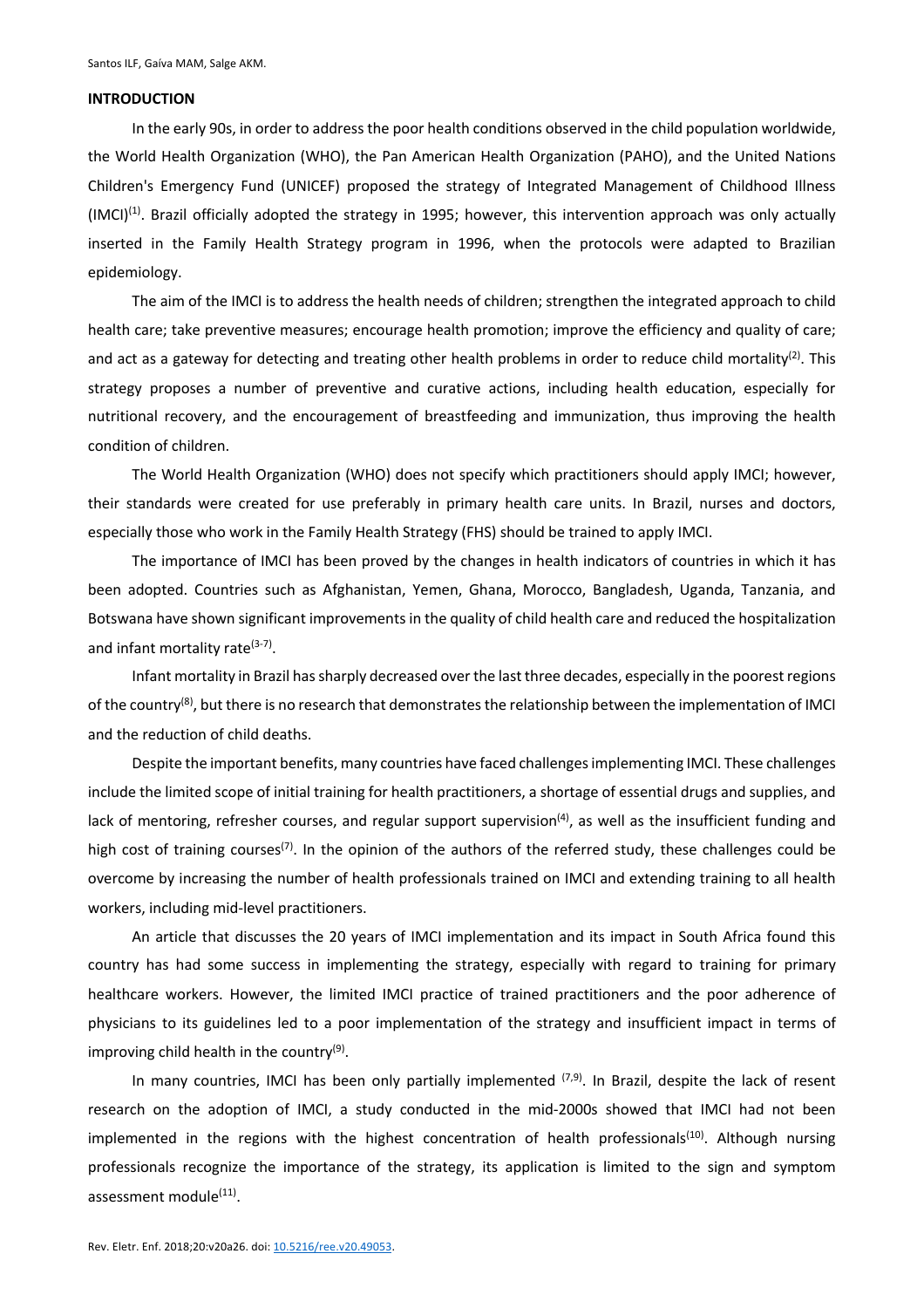Research conducted in the cities of Fortaleza, Brazil, and Lima, Peru, with health managers and IMCI facilitators also revealed the predominantly clinical use of the approach to the detriment of community and health services. The results show that, in Peru, the strategy was adopted by the government and included in child health policies. In Brazil, on the other hand, it has neither been adopted at national or state level and its methodology has not been incorporated in the child health care routine; moreover, the Brazilian government has reduced investments aimed to the training of professionals on the strategy $(12)$ .

In spite of the scarcity of research proving the decreasing use of IMCI in Brazil, the most recent of these few studies show limitations in its implementation. It concludes IMCI is not a completely deployed project and still requires higher investment in the training of health professionals for its effective implementation, in addition to policies and reinforcements in the strategic lines of promoting child health.

IMCI reinforces the concept of comprehensive children's care, thus contributing to resolution at primary care level, and enables the systematization of childcare. Its use by family health workers, therefore, is fundamental for the promotion children's health care.

This study is justified by the lack of actual research on the application of IMCI in Brazil and because the only study carried out in the Midwest region of Brazil revealed the partial use of the strategy by family health professionals. It is also justified by the absence of official data on IMCI implementation in the state of Mato Grosso and its capital, Cuiabá. Furthermore, it serves as a base for assessing the actions of health workers in order to qualify the care provided to children in primary care.

Thus, this study aims to describe the use of the Integrated Management of Childhood Illness (IMCI) strategy by doctors and nurses working in the Family Health Strategy program in a major city of the midwestern region of Brazil.

## **METHOD**

This is a descriptive study with a quantitative approach, based on the application of the IMCI strategy by nurses and doctors working in family health units (FHU) in the capital of a state in the Midwest region of Brazil. The research was conducted in family health units because IMCI application is linked to this area of work of health practitioners.

The studied FHU were located in Cuiabá, capital of the state of Mato Grosso, Brazil. In 2013, in the data collection period, Cuiabá had 62 family health teams in its urban area, each consisting of a multidisciplinary team (doctor, nurse, nursing technicians/assistants, and community health workers).

The study population was composed of 109 health professionals, of which 58 were nurses and 51 were physicians. The chosen professionals were those working in family health teams at the time of data collection. Thus, 101 professionals, 50 physicians and 51 nurses, were involve, as none of them refuse to participate.

A questionnaire was developed by the researchers and used for data collection. It was subjected to a pretest in another city, to detect and correct possible problems or errors in the filling of the questionnaire itself, the clarity of the questions or any other issue that might arise during the research. Data were collected by the leading researcher and nursing students previously trained, from March to May 2013.

The questionnaire was composed of open-ended and closed-ended questions. It was designed to collect data on the respondents and the FHU in which they work, their professional training, the training they have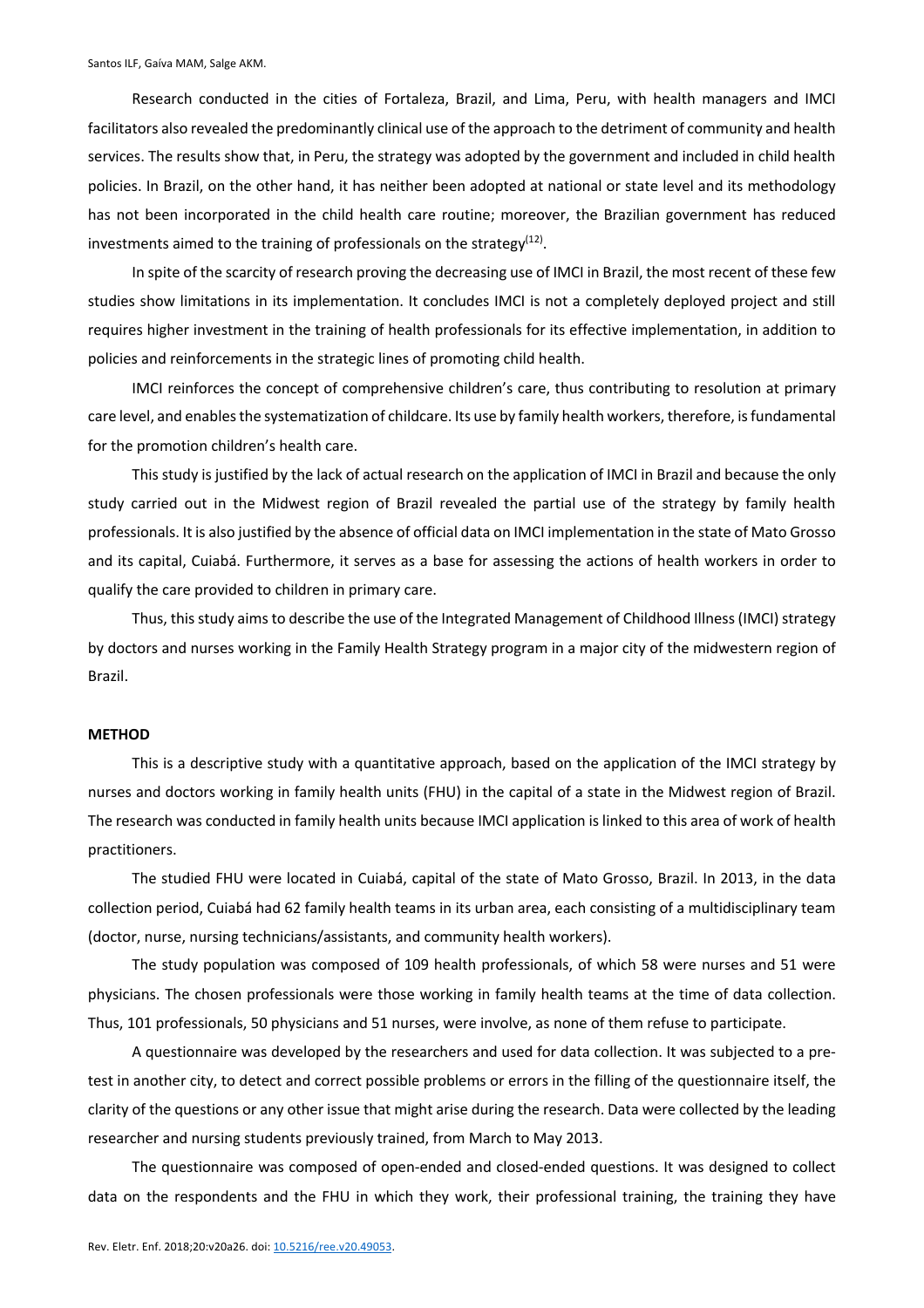received in IMCI, and issues regarding IMCI application, based on the training course manuals prepared for the strategy by the Ministry of Health.

The methodology of integrated care of IMCI cases proposed by PAHO in 2009 $^{(2)}$  was used to analyze the use of IMCI by health workers. This method includes the following components: assess the child (check signs and symptoms of common diseases), classify the disease, determine the treatment, treat in accordance with the classification, advise the mother/caregiver, and schedule the follow-up. Regarding the category classification used to guide the analysis, answers that included all these elements were rated as makes full use.

Data were processed with the help of the EPI-Info statistics software, version 3.5.2. Descriptive statistics was used for the analysis, which evaluated percentage of response frequency. The results are presented in tables.

This study complied with all the ethical rules of Resolution 466/2012 of the National Health Council and was approved by the Research Ethics Committee under opinion No. 194315.

### **RESULTS**

The results of the research show that 69.3% of participants were female, 50.5% held a degree in nursing, and 47.5% reported they had graduated in the last five years. Regarding graduate studies, 70.3% reported they had completed a *lato sensu* course and 41.6% of these courses were in the field of family health. With regard to time working in the FHS, 29.7% of respondents said they had been working in the strategy from three to five years (Table 1).

| Variable                         | $\mathbf f$    | (%)  |
|----------------------------------|----------------|------|
| Gender                           |                |      |
| Female                           | 70             | 69.3 |
| Male                             | 31             | 30.7 |
| <b>Degree</b>                    |                |      |
| <b>Nursing</b>                   | 51             | 50.5 |
| Medicine                         | 50             | 49.5 |
| Time from graduation             |                |      |
| Less than 1 year                 | 6              | 6.0  |
| 1 to 2 years                     | 9              | 8.9  |
| 3 to 5 years                     | 33             | 32.7 |
| 6 to 10 years                    | 27             | 26.7 |
| More than 10 years               | 26             | 25.7 |
| Lato sensu graduate studies      |                |      |
| Yes                              | 71             | 70.3 |
| No                               | 24             | 23.8 |
| Ongoing                          | 6              | 5.9  |
| <b>Field of graduate studies</b> |                |      |
| Family Health                    | 32             | 41.6 |
| Public health                    | 15             | 19.5 |
| Child health                     | $\overline{2}$ | 2.6  |
| Other                            | 28             | 36.3 |
| Time working in the FHS*         |                |      |
| Less than 1 year                 | 15             | 14.8 |
| 1 to 2 years                     | 24             | 23.8 |
| 3 to 5 years                     | 30             | 29.7 |
| 6 to 10 years                    | 19             | 18.8 |
| More than 10 years               | 13             | 12.9 |

**Table 1:** Profile of nurses and doctors working in family health teams in Cuiabá, Mato Grosso, Brazil, 2013. (N= 101).

\* FHS: family health strategy. Source: research data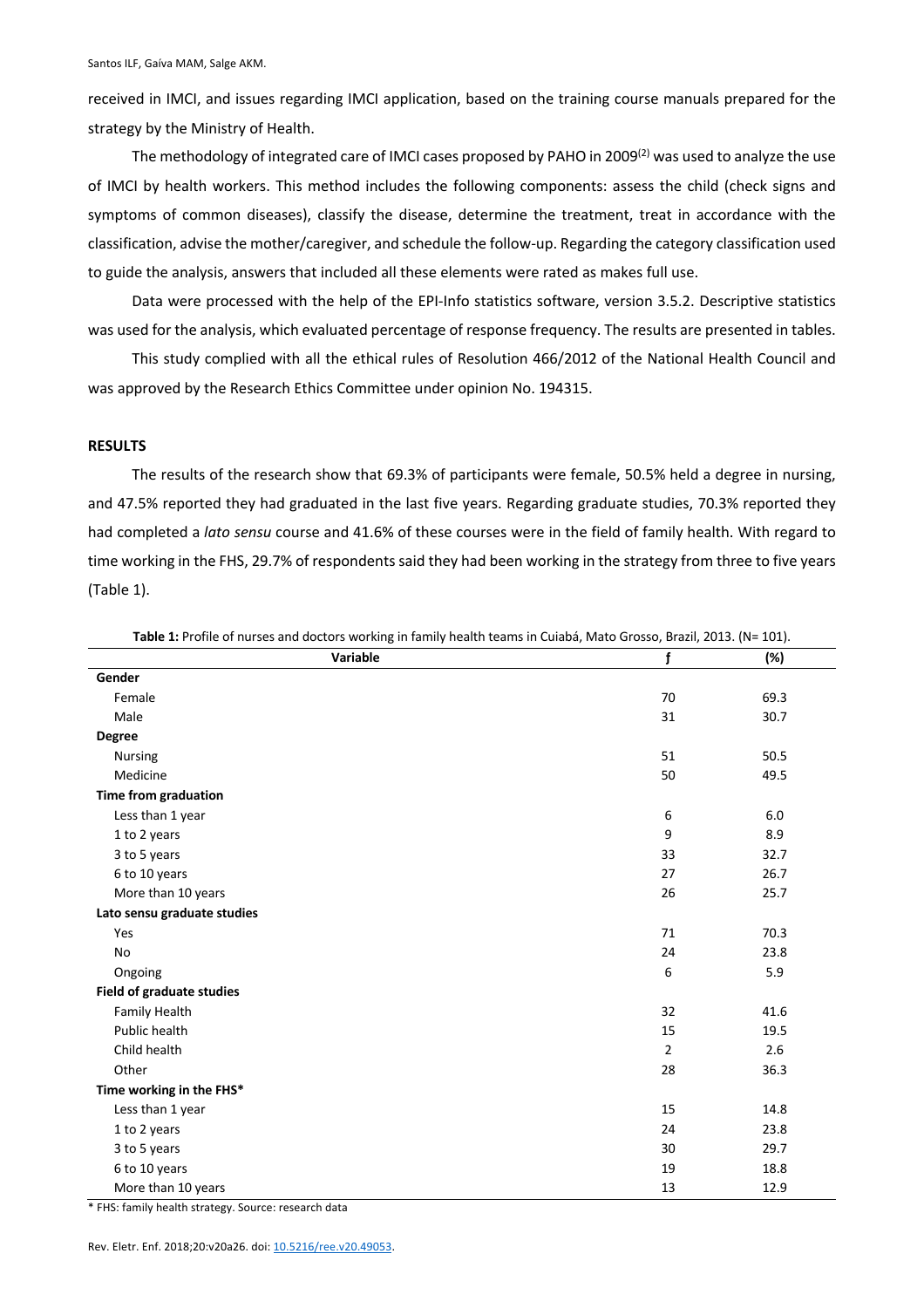Table 2 shows the characteristics of the training the professionals had received on IMCI. Of the 101 respondents, 50.5% said that the strategy was approached during their undergraduate studies, and 37.3% rated this approach as good. Most of respondents reported they had not been trained to use IMCI.

| Table 2: Approach to the Integrated Management of Childhood Illness during the training of nurses and doctors working in family |
|---------------------------------------------------------------------------------------------------------------------------------|
| health teams in Cuiabá, Mato Grosso, Brazil, 2013. (N= 101).                                                                    |

| Variable                                                                  |    | %    |
|---------------------------------------------------------------------------|----|------|
| IMCI addressed during undergraduate studies                               |    |      |
| Yes                                                                       | 51 | 50.5 |
| No                                                                        | 50 | 49.5 |
| Opinion about the quality of content on IMCI during undergraduate studies |    |      |
| Good                                                                      | 19 | 37.3 |
| Very good                                                                 | 17 | 33.3 |
| Insufficient                                                              | 15 | 29.4 |
| <b>IMCI Training</b>                                                      |    |      |
| Yes                                                                       | 27 | 26.7 |
| No                                                                        | 74 | 73.3 |

\* IMCI: Integrated Management of Childhood Illness.

Of the interviewed professionals, 44.6% reported they partially applied IMCI. Growth and anemia assessment (25.4%) and feeding assessment (23.2%) were among the most widely used elements of the strategy. The main reasons for not using IMCI were lack of trained (48.8%) and lack of knowledge about the strategy (31.7%), as shown in Table 3.

> **Table 3:** Use of Integrated Management of Childhood Illness by professionals working in family health teams in Cuiabá, Mato Grosso, Brazil, 2013.

| Variable                                                      |    | %    |
|---------------------------------------------------------------|----|------|
| How professionals use IMCI (N= 101)                           |    |      |
| Makes full use $1$                                            | 18 | 17.8 |
| Makes partial use                                             | 45 | 44.6 |
| Does not use                                                  | 38 | 37.6 |
| Most used IMCI elements <sup>2</sup> (N=138)                  |    |      |
| Growth and anemia assessment                                  | 35 | 25.4 |
| Feeding assessment                                            | 32 | 23.1 |
| Danger sign assessment                                        | 31 | 22.5 |
| <b>Classification of Diseases</b>                             | 24 | 17.4 |
| Prescription of medication                                    | 16 | 11.6 |
| Reasons for not using IMCI <sup>3</sup> (N=38)                |    |      |
| No training                                                   | 20 | 52.7 |
| Lacks knowledge of IMCI                                       | 13 | 34.2 |
| Does not know not how to use it                               | 5  | 13.1 |
| Other strategies used to assess the child <sup>4</sup> (N=57) |    |      |
| Growth and development                                        | 32 | 56.1 |
| Iron supplementation program                                  | 18 | 31.6 |
| Protocols for outpatient care                                 | 7  | 12.3 |

**References:**

<sup>1</sup> Answers classified as 'makes full use' were for workers who applied all the elements: assess the child (check signs and symptoms of common diseases), classify the disease, determine the treatment, treat in accordance with classification, counsel the mother/caregiver, and schedule the follow-up.

<sup>2</sup> The question about the most used IMCI elements was made to those professionals who partially used the strategy. As the question may have more than one answer, N is the number of answers received (138).

<sup>3</sup> The question about the reasons for not using the IMCI was made only to those professionals who reported not to use the strategy (N=38).

<sup>4</sup> The question about other strategies used to assess the child was made only to those professionals who reported they did not use the strategy in the care of children. They could give more than one answer (N=57).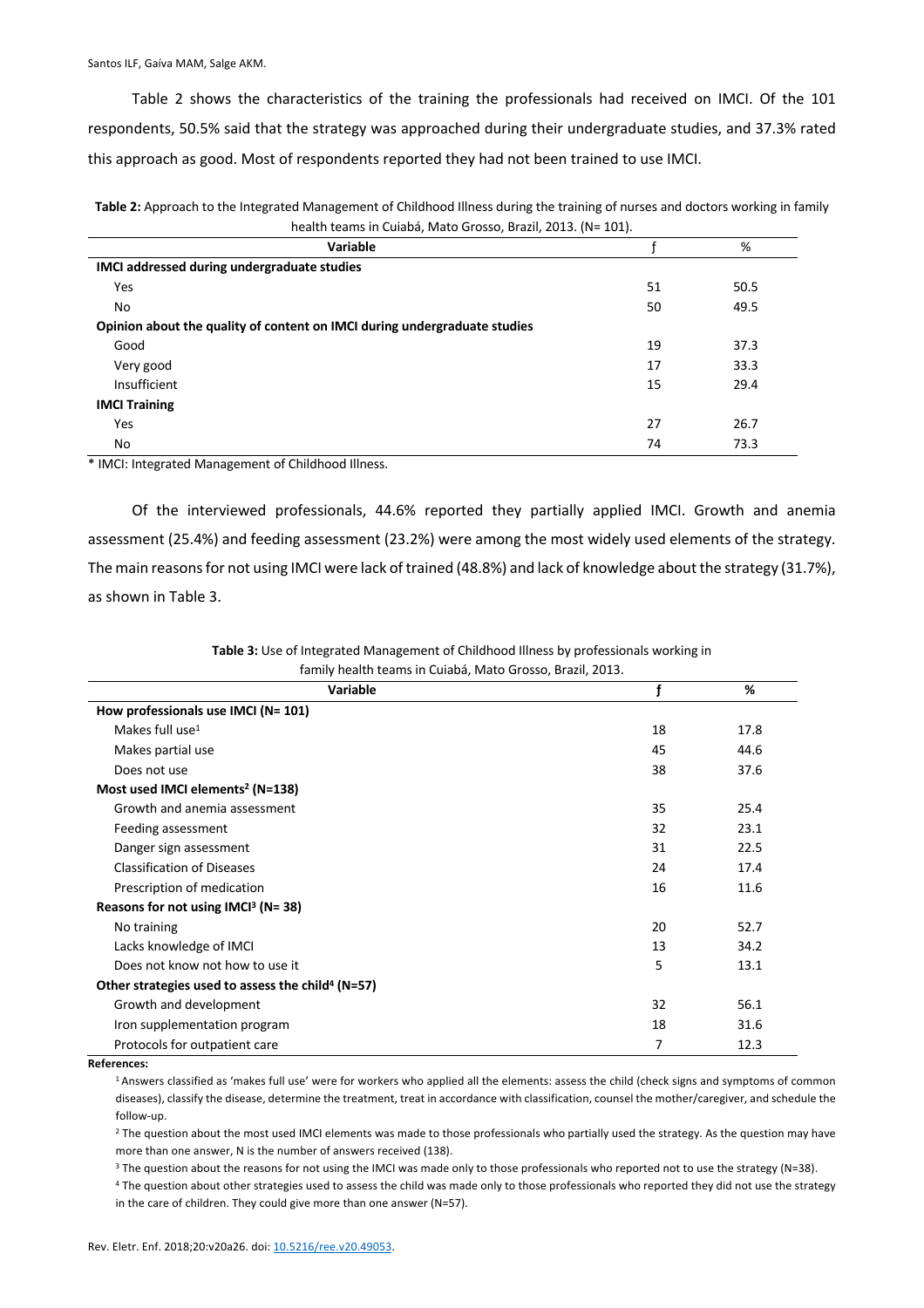#### **DISCUSSION**

The predominance of female practitioners in the FHS is a characteristic of the health workforce in most Brazilian states, according to studies carried out in different cities of the country<sup>(13-14)</sup>.

A relatively recent completion of undergraduate studies of the professionals that worked in the FHS has also been observed in other studies, such as those involving nurses in the states of Rio de Janeiro<sup>(15)</sup> and Maranhão $(16)$ .

Recent graduation can be a positive factor for the consolidation of care strategies for family health, including the IMCI strategy, especially since recently graduated professionals may have benefited from the changes made in the curricula of health courses. In Brazil, IMCI has been inserted in the curricula of medicine and nursing courses for over 15 years $(12)$ .

With regard to graduate studies, the profile of the professionals involved in this study is similar to that of those who worked in FHS of Santa Cruz do Sul, RS, and Serra, ES<sup>(13-14)</sup>. The profile reveals the interest of the professionals to hone their performance, a move they also take to secure their jobs, challenged by unstable employment agreements. Moreover, the profile of professional health workers, found in the present study, can be understood as a commitment to expand the scientific basis of their work in the FHS.

As for the time of work in the FHS, the length of stay of the professionals in the unit, and their work experience, may influence the work itself and the ability to create bonds with the community. Such bonds are fundamental for the success of the FHS work, especially actions aimed at children, which need the engagement of the family to monitor child health.

The link built with the community establishes co-responsibility in health, by developing, over time, trust and close relations between health professionals and the community<sup>(17)</sup>. This construction takes time, so a longer time working at the unit is fundamental for strategies, such as the IMCI, to achieve their goals.

Since 1998, the Brazilian Ministry of Health has worked closely with universities to include content of government programs and strategies, including IMCI, into the curricula of undergraduate nursing and medicine courses. The aim is to direct the training of health professionals toward current policy guidelines, especially those aimed at the comprehensiveness and promotion of health care.

Nevertheless, a study that investigated the teaching of IMCI in undergraduate nursing courses in Brazil revealed only two thirds of these courses have incorporated IMCI as theoretical content in their curricula, and only 50% of the studied colleges included practical IMCI activities in child health. The study also found that only 39.4% of the professors were trained in IMCI<sup>(18)</sup>, which may influence the decision of including this content in undergraduate courses.

A study conducted with graduates from the School of Nursing of the University of São Paulo also focused on the inclusion of IMCI in undergraduate courses. It found that participants recognize the importance of learning about IMCI during the course and stress the need to integrate all disciplines that include the subject in order to optimize the workload and foster a better assimilation of such content<sup>(11)</sup>.

The success of IMCI deployment and implementation depends equally on the involvement of universities and educators, since the knowledge acquired during their studies allows professionals to enter the labor market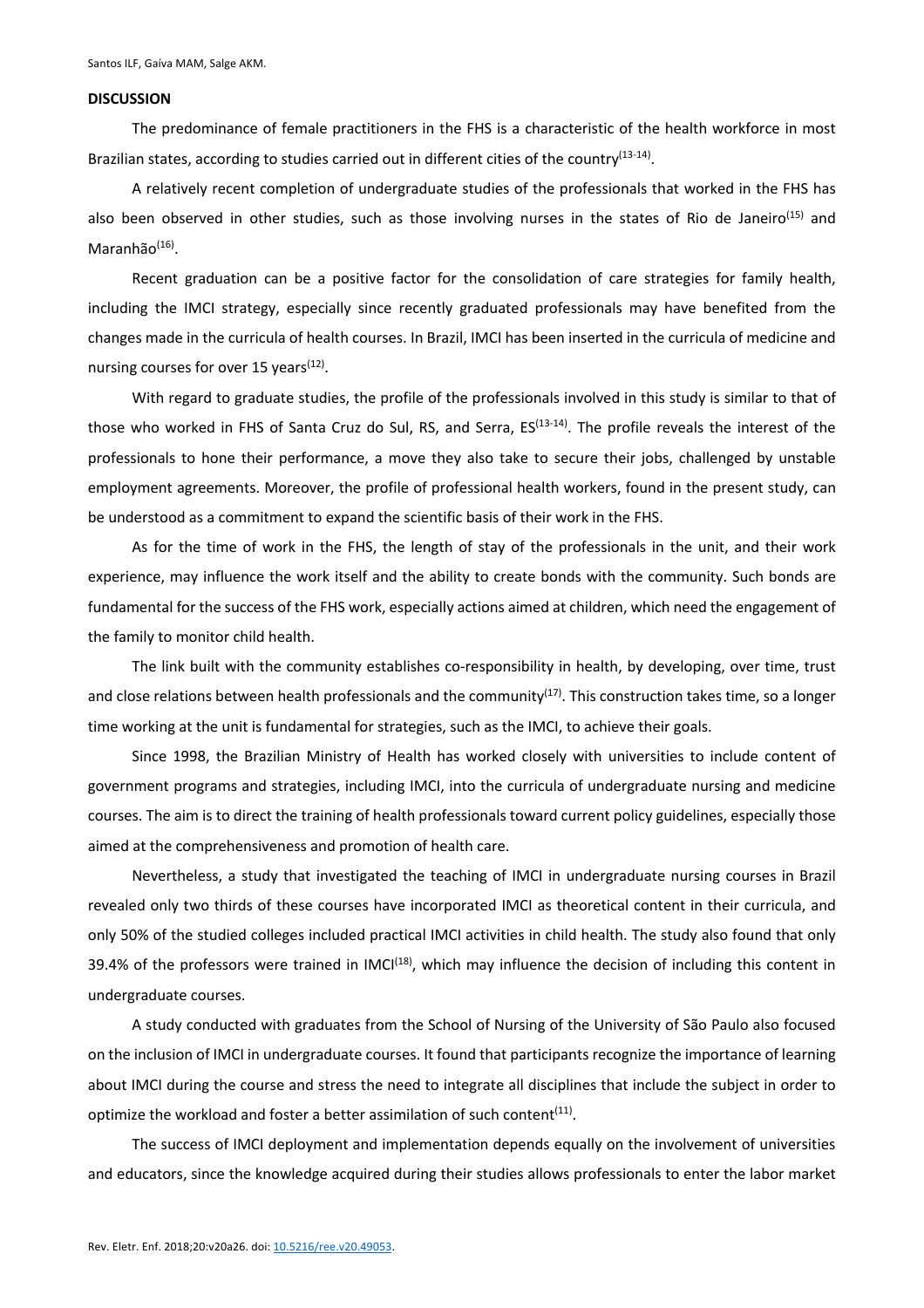with better qualifications and to become multiplier agents of the strategy in the community and within their teams.

With regard to the training on IMCI received by the professionals after graduation, the results of this study showed most graduates had not completed any type of course/training. On the other hand, a research on the knowledge of FHS nurses about IMCI conducted in Imperatriz, MA, found that more than half of the participants had been trained on the IMCI strategy<sup>(16)</sup>. It is noteworthy that training on IMCI for health workers began in 1996 and encompasses doctors and nurses in a joint action with the health services. However, since the 2000s, the continuity of systematic training gradually diminished as the subject was included in the curricula of nursing and medicine courses. According to health managers and IMCI facilitators of Fortaleza, CE, the Brazilian government has reduced investments in IMCI training, despite its importance for children's health<sup>(12)</sup>.

Training in the IMCI strategy can improve the skills, knowledge, and confidence of professionals. A study on the performance of health workers after being trained in IMCI, conducted in Benin, showed that these workers were more likely to correctly classify child diseases, prescribe medicines, monitor child vaccination, and advise families regarding proper nutrition and administering oral medications(3).

A research on the perception of nursing students on the use of IMCI in Oman, Arabian Peninsula, after training and application of a questionnaire, found that, for the students, the IMCI training had indeed contributed to their vocational training. Participants stated they intended to apply the knowledge and skills related to the strategy in their future clinical practice $(19)$ .

Partial use of IMCI was found in some studies conducted in Brazil. They focused on the insertion of the IMCI strategy into the practice by graduates from the School of Nursing of the University of São Paulo (EEUSP), and revealed the studied professionals applied the strategy only partially, limited to the assessment module $(11)$ .

Similarly, a study involving nurses and doctors working in an FHU of the same city of this study revealed partial implementation of IMCI in their practice. It stated professionals applied the recommendations of this methodology, but failed to systematize and use the recommended instruments<sup>(20)</sup>. It should be noted these findings are the result of a qualitative research involving a small number of professionals of the state, including its capital city.

In this study, lack of training was found to be the main reason for not using the strategy for almost half of the participants. However, the training of professionals on IMCI is not always enough to ensure satisfactory care is provided in response to common health problems, such as dehydration, acute ear infection, and severe malnutrition, as shown by the results of a study on the knowledge of IMCI among primary care nurses<sup>(16)</sup>.

With regard to other strategies used by professionals to assess children during the consultation, the most common strategy was growth and development assessment, which professionals seem to consider dissociated from IMCI. This misunderstanding was also observed in a previous study in Cuiabá, MT, Brazil<sup>(20)</sup>. IMCI care methodology, however, encompasses all the approaches and programs pointed out by the participants. Children must be assessed and classified for the presence of signs and symptoms of common diseases or other health problems and, if necessary, referred to the specialized services. They must also have their growth and development assessed, as well as their vaccination status. Finally, another expected action is counseling the mother or caregiver with regard to caring for the child at home.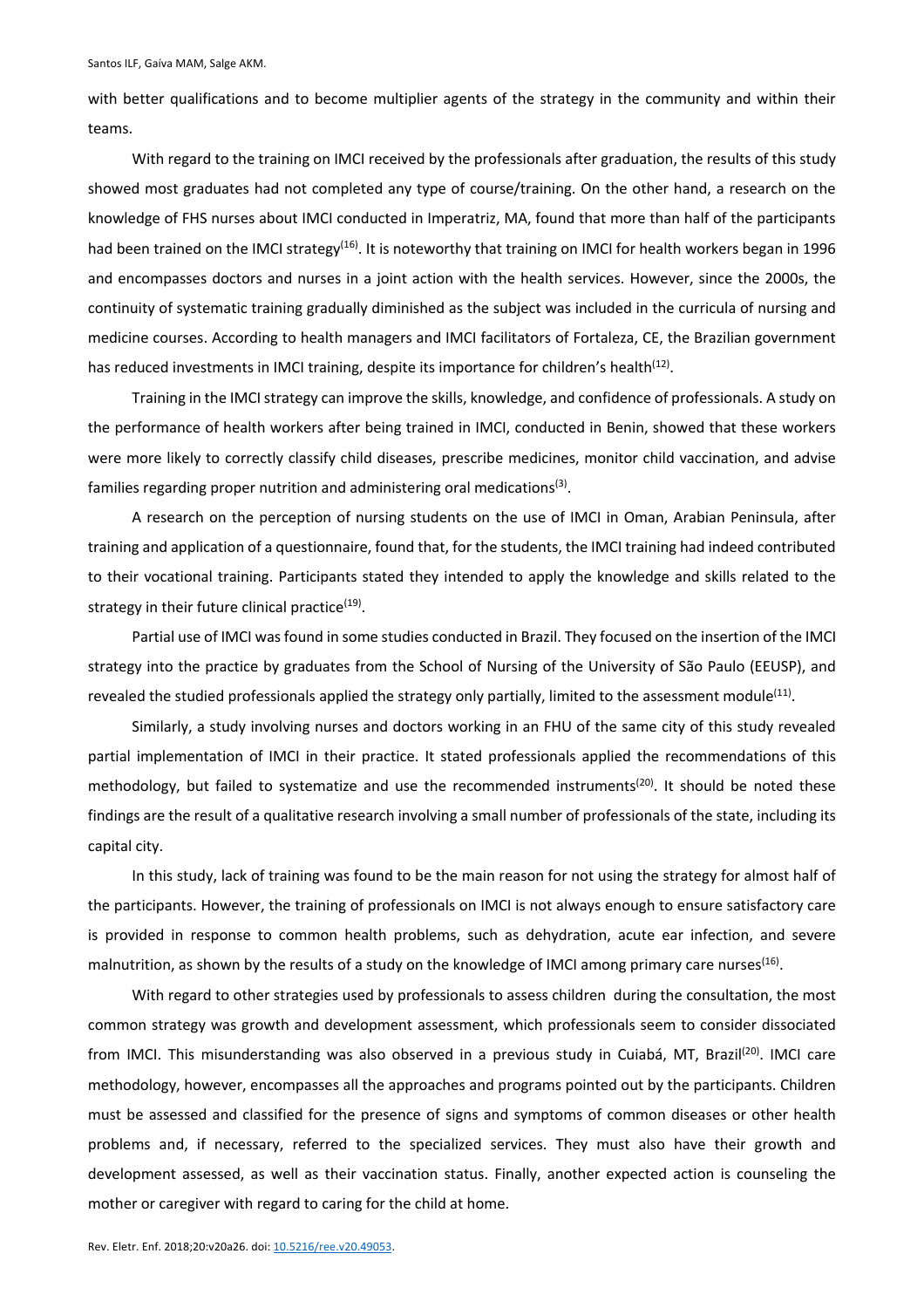Despite the international debate about the usefulness of the IMCI strategy, reviews of its implementation have not been published, in recent years, in Brazil and other countries, such as South Africa<sup>(9)</sup>. This highlights the need to resume government investments in order to revitalize and strengthen the strategy, and solve any shortcomings and difficulties in its implementation, especially regarding the training of health workers. It also highlights the need to make IMCI a priority in the political agenda for child health in Brazilian states and municipalities.

This study has the typical limitations of a descriptive study, in addition to presenting only data collected from practitioners without conducting a practice observation. Nevertheless, its results may serve as a basis for planning local policies and draw the attention of managers and professionals to the importance of using the IMCI approach in childcare. The results may also serve as a basis for other research on the subject given its relevance to the care of children.

### **CONCLUSION**

The results showed that 44.6% of respondents reported they partially apply the IMCI strategy, and that the assessment of growth, development, and anemia was the most used IMCI element. The main reason stated by these professionals for not using IMCI was lack of training. The most widely used care strategy by the respondents who do not apply the IMCI was the growth and development assessment, demonstrating lack of knowledge on the scope of IMCI.

The results of this research demonstrate the need to rethink the implementation and use of IMCI throughout the state, as the strategy has a positive impact on infant morbidity and mortality rates, as well as other health indicators. Although Cuiabá is benchmark for childcare, it has limitations regarding the use of this strategy, suggesting, other cities of the region will probably face the same issue. Furthermore, the findings are a call for reflection on the practice of childcare professionals and management practices, especially with regard to articulating all childcare strategies and ensuring comprehensiveness.

Moreover, the results reinforce the need to increase the awareness of health managers on the importance of training and providing continuing education for health professionals who work with children. These benefits will better quality workers to provide integrated and comprehensive health care to children.

Although the results of this study are identical to those found in other Brazilian regions, they contribute to the production of knowledge on IMCI in the study region, in view of the scarcity of research on this subject. Research should be extended to other cities of the state to provide a broader perspective of the status of the strategy in the primary care system. The study also indicates the need for new investments in research, particularly in observational and analytical studies that may reveal the status of IMCI implementation in Brazil.

#### **REFERENCES**

1. Organização Pan-Americana da Saúde. Estratégia e Plano de Ação para a saúde integral na infância [Internet]. Washington, DC: OPAS, 2013 [cited 2018 nov 27]. Available from: https://www.paho.org/hq/dmdocuments/2013/ICH-portugues-final.pdf.